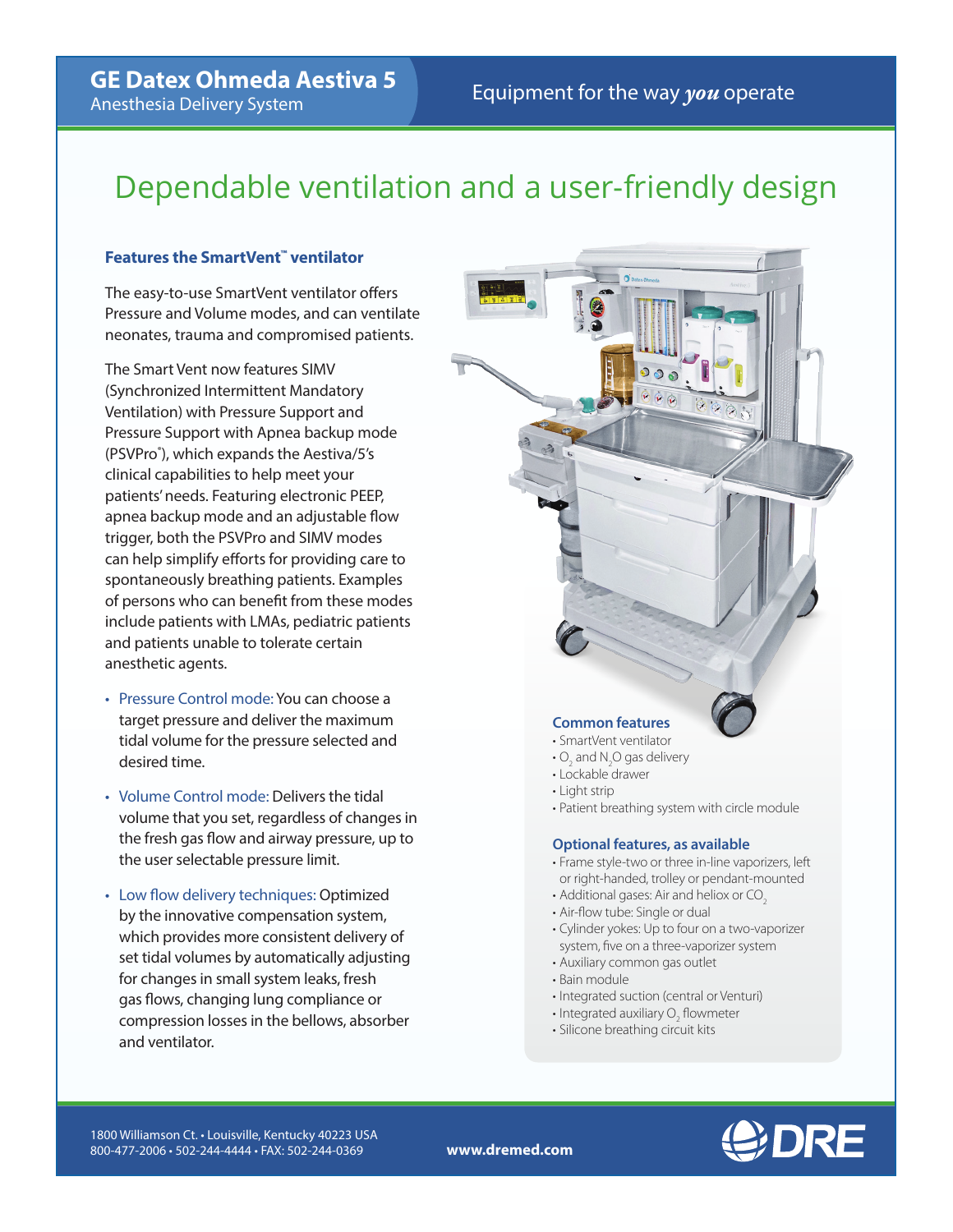## **Physical Specifications**

| Dimensions ·                    |                                                         |                  |
|---------------------------------|---------------------------------------------------------|------------------|
|                                 | 2 vaporizers                                            | 3 vaporizers     |
| Height:                         | 135.8 cm/53.4 in                                        | 135.8 cm/53.4 in |
| Width:                          | 75 cm/29.5 in                                           | 93 cm/36.6 in    |
| Depth:                          | 83 cm/32.7 in                                           | 83 cm/32.7 in    |
| Weight:                         | 136 kg/300 lb                                           | 154 kg/340 lb    |
|                                 | (Approximation)                                         | (Approximation)  |
|                                 |                                                         |                  |
|                                 |                                                         |                  |
| Top shelves (optional)          |                                                         |                  |
|                                 | 2 vaporizers                                            | 3 vaporizers     |
| Weight limit:                   | 46 kg/100 lb                                            | 46 kg/100 lb     |
| Width:                          | 47.5, 67.5 or 87.5 cm/                                  | 87.5 or 67.5 cm/ |
|                                 | 18.7, 26.6 or 34.4 in                                   | 34.4 or 26.6 in  |
| Depth:                          | 41 cm/16.1 in                                           | 41 cm/16.1 in    |
|                                 |                                                         |                  |
| Work surface ·                  |                                                         |                  |
|                                 |                                                         |                  |
| Height:                         | 87.6 cm/34.5 in                                         |                  |
| Width:                          | 47 cm/18.5 in                                           |                  |
| Depth:                          | 31.5 cm/12.4 in                                         |                  |
|                                 |                                                         |                  |
| Folding side shelf (optional) - |                                                         |                  |
| Height:                         | 87.5 cm/34.5 in                                         |                  |
| Width:                          | 26.5 cm/10.4 in                                         |                  |
|                                 |                                                         |                  |
| Depth:                          | 31.5 cm/12.4 in                                         |                  |
| Weight limit:                   | 11.3 kg/25 lb                                           |                  |
|                                 |                                                         |                  |
| DIN rail (optional) -           |                                                         |                  |
| Side of tabletop:               | 30 cm/12 in                                             |                  |
|                                 |                                                         |                  |
| Side of machine:                | 23.5 cm/9.25 in                                         |                  |
|                                 |                                                         |                  |
|                                 |                                                         |                  |
|                                 | Top drawer (1 standard)—locking (internal dimensions) - |                  |
| Height:                         | 10.5 cm/4.1 in                                          |                  |
| Width:                          | 38.5 cm/15.2 in                                         |                  |
| Depth:                          | 26 cm/10.2 in                                           |                  |
|                                 |                                                         |                  |
| Lower drawers (optional)* -     |                                                         |                  |
| Height:                         | 14.5 cm/5.7 in                                          |                  |
| Width:                          | 38.5 cm/15.2 in                                         |                  |
|                                 |                                                         |                  |
| Depth:                          | 26 cm/10.2 in                                           |                  |
|                                 |                                                         |                  |
| Lower shelves (optional)* -     |                                                         |                  |
| Heights:                        | 9.2 cm/3.7 in                                           | 13.2 cm/5.2 in   |
|                                 | 20.6 cm/8.2 in                                          | 24.6 cm/9.8 in   |
|                                 | 28.6 cm/11.4 in                                         | 36 cm/14.4 in    |
| Width:                          | 42.5 cm/16.75 in                                        | 42.5 cm/16.75 in |
|                                 |                                                         |                  |
| Depth:                          | 36 cm/14 in                                             | 36 cm/14 in      |
|                                 |                                                         |                  |
| Absorber arms ·                 |                                                         |                  |
|                                 | Adjustable                                              | Non-adjustable   |
| Arm length:                     | 30.5 cm/12 in                                           | 25.4 cm/10 in    |
| Bag arm height:                 | 87 cm/34.3 in                                           | 91.5 cm/36 in    |
|                                 | 104 cm/40.9 in                                          |                  |
| Absorber rotation:              | $85^\circ$                                              | $85^\circ$       |
|                                 |                                                         |                  |
| Ventilator screen ·             |                                                         |                  |
|                                 |                                                         |                  |
| Height:<br>Width:               | 7.6 cm/3 in<br>15.2 cm/6 in                             |                  |

# **Integrated breathing system**

- Helps improve patient safety and simplify cable management
- Protects components from getting disconnected or damaged
- Uninterrupted communication between the breathing circuit and the SmartVent ventilator provided by smart sensors and switches

# **Open architecture**

- Can easily fit with existing equipment
- Configurations available with a wide variety of lower cabinet combinations of drawers and shelves, and with top shelving options that are configurable
- Configurations available with an integral dovetail rail that can be used to incorporate additional accessories

## **Additional features**

- Built-in service diagnostics and durable components can make service support more cost-effective and easier
- It is an effective, safe unit when practicing low flow and minimal flow anesthesia, as it can minimize agent consumption, helping reduce anesthetic agent costs
- Can provide intensive care ventilation features, which can save on cost of bringing an additional ICU ventilator into your operating room

# **Ventilator Operating Specifications**

Ventilation operating modes Volume Control and Pressure Control Synchronized Intermittent Mandatory Ventilation (SIMV) Pressure Support (PSVPro) with Apnea Backup ventilation — (optional)

# Ventilator (V<sub>T</sub>) parameter ranges

| Tidal volume range:                  | 20 to 1500 mL (Volume Control and SIMV modes)                                                                  |
|--------------------------------------|----------------------------------------------------------------------------------------------------------------|
|                                      | 5 to 1500 mL (Pressure Control Mode)                                                                           |
| Incremental settings:                | 20 to 100 mL (increments of 5 mL)                                                                              |
|                                      | 100 to 300 mL (increments of 10 mL)                                                                            |
|                                      | 300 to 1000 mL (increments of 25 mL)                                                                           |
|                                      | 1000 to 1500 mL (increments of 50 mL)                                                                          |
| Minute volume range:                 | 0 to 99.9 L/min                                                                                                |
|                                      | Pressure (P <sub>Inspired</sub> ) range: 5 to 60 cm H <sub>2</sub> O (increments of 1 cm H <sub>2</sub> O)     |
| Pressure $(P_{\text{limit}})$ range: | 12 to 100 cm H <sub>2</sub> O (increments of 1 cm H <sub>2</sub> O)                                            |
|                                      | Pressure ( $P_{\text{smooth}}$ ) range: Off, 2 to 40 cm H <sub>2</sub> O (increments of 1 cm H <sub>2</sub> O) |
| Rate:                                | 4 to 100 breaths per minute for Volume Control and                                                             |
|                                      | Pressure Control;                                                                                              |
|                                      | 2 to 60 breaths per minute for SIMV, PSVPro and                                                                |
|                                      | SIMV-PC+PSV (increments of 1 breath per minute)                                                                |
|                                      | Inspiratory/expiratory ratio: 2:1 to 1:8 (increments of 0.5)                                                   |
| Inspiratory time:                    | 0.2 to 5.0 seconds (increments of 0.1 seconds)                                                                 |
|                                      | (SIMV and PSV Pro)                                                                                             |
| Trigger window:                      | 0 to 80% (increments of 5%)                                                                                    |
| Flow trigger:                        | 0.2 to 1.0 L/min (increments of 0.2 L/min)                                                                     |
|                                      | 1 to 10 L/min (increments of 0.5 L/min)                                                                        |
|                                      | Inspiration termination level: 5 to 75% (increments of 5%)                                                     |
| Backup mode delay:                   | 10 to 30 seconds (increments of 5 seconds)                                                                     |

\*Lower cabinet can be configured with a variety of shelf and drawer combinations

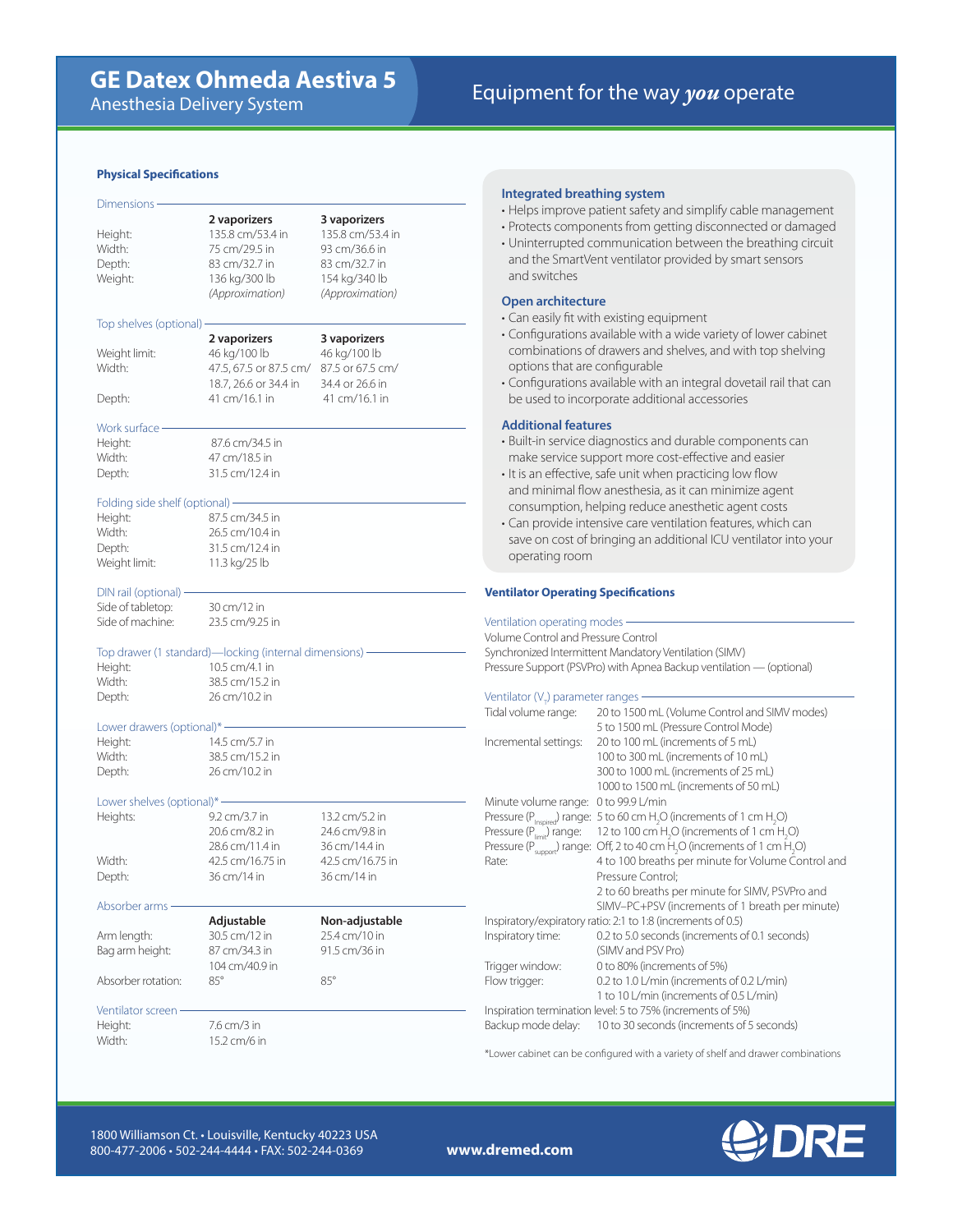# **GE Datex Ohmeda Aestiva 5**<br>Aposthesia Delivery System **GE Dates In the Way** *you* operate

Anesthesia Delivery System

## **Ventilator Operating Specifications, continued**

Positive End Expiratory Pressure (PEEP) Type: Integrated, electronically controlled Range:  $OFF$ , 4 to 30 cm  $H_2O$  (increments of 1 cm  $H_2O$ )

# Ventilator performance

Pressure range at inlet: 240 kPa to 700 kPa/35 psig to 100 psig Peak gas flow: 120 L/min + fresh gas flow Flow valve range: 1 to 120 L/min Flow compensation range: 200 mL/min to 15 L/min

# Ventilator monitoring

Expiratory minute volume range: 0 to 99.9 L/min Expiratory tidal volume range: 0 to 1500 mL  $O_2$  %: 5 to 110% Peak pressure:  $-20$  to 120 cm  $H_2O$ Mean pressure:  $-20$  to 120 cm  $H_2O$ Plateau pressure:  $0$  to 120 cm  $H_2O$ Pressure waveform sweep speed: 4-25 breaths per minute (0 to 15 seconds) 26 to 75 breaths per minute (0 to 5 seconds) 75 breaths per minute (0 to 3 seconds)

# **Ventilator Accuracy**

| Delivery/monitoring accuracy -                       |                                                                                                                                                                                                                                                                                                     |
|------------------------------------------------------|-----------------------------------------------------------------------------------------------------------------------------------------------------------------------------------------------------------------------------------------------------------------------------------------------------|
| Volume delivery:                                     | $>$ 210 mL = better than 7%<br>$<$ 210 mL = better than 15 mL<br>$<$ 60 mL = better than 10 mL                                                                                                                                                                                                      |
| Pressure delivery:                                   | $\pm 10\%$ or $\pm 3$ cm H <sub>2</sub> O                                                                                                                                                                                                                                                           |
| PEEP delivery:                                       | $\pm 1.5$ cm H <sub>2</sub> O                                                                                                                                                                                                                                                                       |
| Volume monitoring:                                   | > 210 mL = better than 9%<br>$<$ 210 mL = better than 18 mL<br>$<$ 60 mL = better than 10 mL                                                                                                                                                                                                        |
| Pressure monitoring:                                 | $\pm 5\%$ or $\pm 2$ cm H <sub>2</sub> O                                                                                                                                                                                                                                                            |
| Alarm settings -                                     |                                                                                                                                                                                                                                                                                                     |
| Tidal volume $(V_{\text{TE}})$ :                     | Low: OFF, 0 to 1500 mL<br>High: 20 to 1600 mL, OFF                                                                                                                                                                                                                                                  |
| Minute volume $(VF)$ :                               | Low: OFF, 0 to 10 L/min<br>High: 0 to 30 L/min, OFF                                                                                                                                                                                                                                                 |
| Inspired oxygen (FiO <sub>2</sub> ): Low: 18 to 100% | High: 18 to 100%, OFF                                                                                                                                                                                                                                                                               |
| Apnea alarm:                                         | Mechanical ventilation ON:                                                                                                                                                                                                                                                                          |
|                                                      | < 5 mL breath measured in 30 seconds                                                                                                                                                                                                                                                                |
|                                                      | Mechanical ventilation OFF:                                                                                                                                                                                                                                                                         |
|                                                      | < 5 mL breath measured in 30 seconds                                                                                                                                                                                                                                                                |
| Low airway pressure:                                 | 4 cm H <sub>2</sub> O above PEEP                                                                                                                                                                                                                                                                    |
| High pressure:                                       | 12 to 100 cm H <sub>2</sub> O (increments of 1 cm H <sub>2</sub> O)                                                                                                                                                                                                                                 |
|                                                      | Sustained airway pressure: Mechanical ventilation ON:                                                                                                                                                                                                                                               |
|                                                      | $P_{limit}$ < 30 cm H <sub>2</sub> O, sustained limit is 6 cm H <sub>2</sub> O<br>$P_{\text{limit}}$ 30 - 60 cm $H_2O$ , sustained limit is 20% of $P_{\text{limit}}$<br>$P_{limit}$ > 60 cm H <sub>2</sub> O, the sustained limit is 12 cm H <sub>2</sub> O<br>PEEP and mechanical ventilation ON: |

Sustained limit increases by PEEP minus 2 cm  $H_2O$ Mechanical ventilation OFF:

 $P_{\text{limit}}$  60 cm  $H_2$  $P_{limit}$  60 cm H<sub>2</sub>O, sustained limit is 50% of P<sub>limit</sub>

 $P_{\text{limit}}$  > 60 cm H<sub>2</sub>O, the sustained limit is 30 cm H<sub>2</sub>O Subatmospheric pressure:  $Paw < -10$  cm  $H<sub>2</sub>O$ 

Alarm silence countdown timer: 120 to 0 seconds

| <b>Ventilator Components</b>           |                                                                          |
|----------------------------------------|--------------------------------------------------------------------------|
| Flow transducer-                       |                                                                          |
| Type:                                  | Variable orifice flow sensor                                             |
| Dimensions:                            | 22 mm OD and 15 mm ID                                                    |
| Location:                              |                                                                          |
|                                        | Inspiratory outlet and expiratory inlet                                  |
| Optional autoclavable sensor available |                                                                          |
| Oxygen sensor -                        |                                                                          |
| Type:                                  | Galvanic fuel cell                                                       |
| Life cycle:                            | Approximately 18 months (dependent on usage)                             |
| Anesthetic agent delivery -            |                                                                          |
| Vaporizers:                            | Tec 4, Tec 5, Tec 6 Plus, Tec 7                                          |
| Number of positions:                   | $2$ or $3$                                                               |
| Mounting:                              | Tool-free installation Selectatec® manifold interlocks                   |
|                                        | and isolates vaporizers                                                  |
| <b>Electrical Specifications</b>       |                                                                          |
| Current leakage -                      |                                                                          |
| 120V:                                  | $<$ 300 $\mu$ A                                                          |
| Light package                          |                                                                          |
| Task light:                            | 12 V, 3 lamps, type 194, .270A each                                      |
|                                        | Goose neck (optional): 12 V, type 1815, .200A                            |
| Power and battery backup -             |                                                                          |
| Power input:                           | 120 Vac, 60 Hz, 10A                                                      |
| Backup power:                          | Demonstrated battery backup time under typical                           |
|                                        | operating conditions is 45 minutes when fully charged                    |
| Battery type:                          | Internal rechargeable sealed lead acid                                   |
| Power cord:                            | Length: 5 m/16.4 ft                                                      |
|                                        | Rating: 15A @ 120 Vac                                                    |
|                                        |                                                                          |
| <b>Communication Port-</b>             |                                                                          |
| Serial interface:                      | Isolated RS-232C compatible port                                         |
| Inlet/outlet modules (120V) -          |                                                                          |
|                                        | System circuit breakers: No outlets 5A w/outlets 10A                     |
| Outlets (optional):                    | 4 outlets on back, 3-2A, 1-3A individual breakers and                    |
|                                        | 1-5A combined outlet breaker, optional isolation                         |
|                                        | transformer                                                              |
|                                        | Auxiliary outlet box (optional): 5 NEMA outlets on dovetail-mounted box, |
|                                        | 5-2A breakers, isolation transformer                                     |
| Tec 6 Plus outlet:                     | 1 IEC 320 located above vaporizer backbar                                |
|                                        |                                                                          |
|                                        |                                                                          |